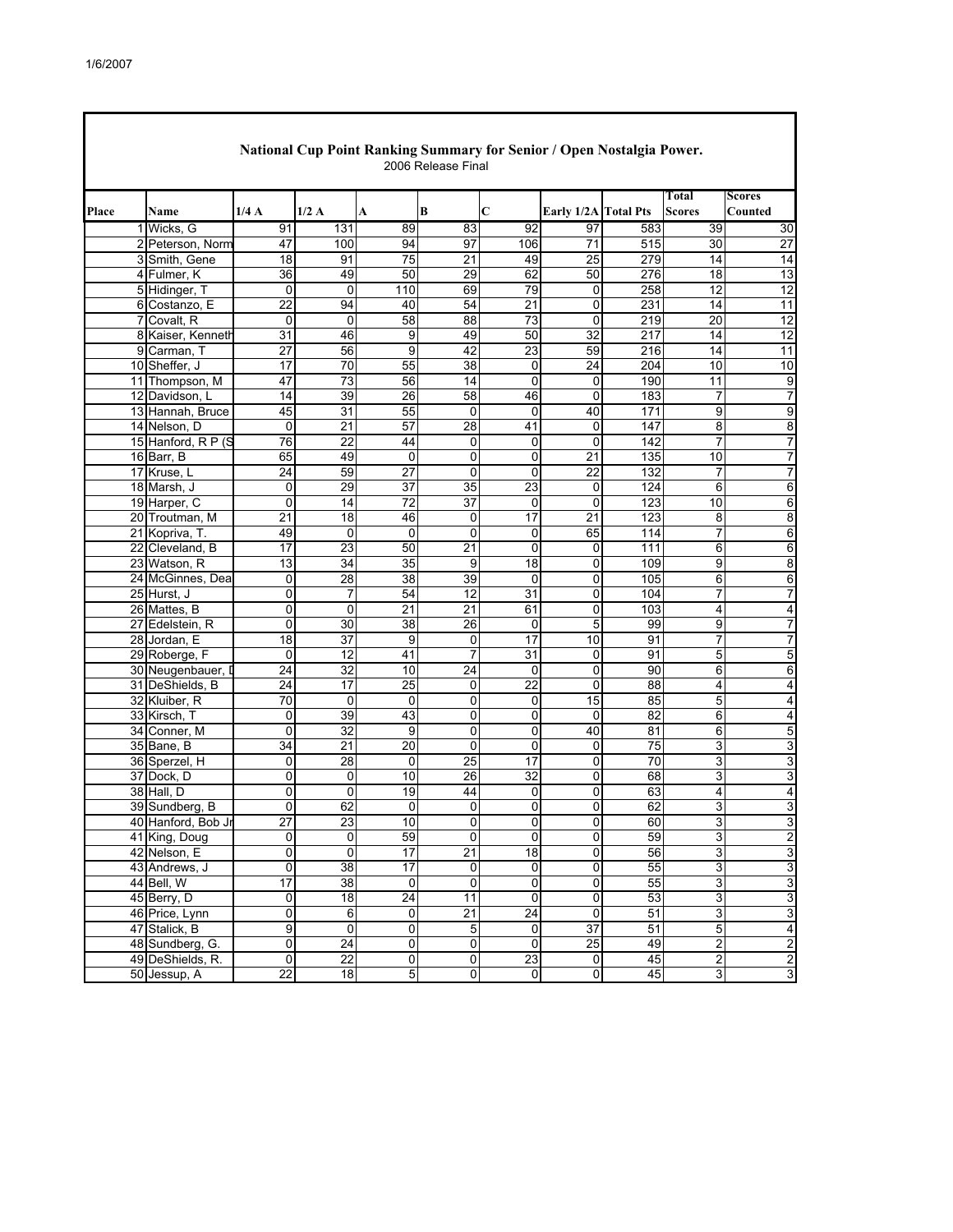Г

|       | National Cup Point Ranking Summary for Senior / Open AMA Power.<br>2006 Release Final |                                  |                      |             |                         |                     |                                  |                  |                        |                         |  |  |
|-------|---------------------------------------------------------------------------------------|----------------------------------|----------------------|-------------|-------------------------|---------------------|----------------------------------|------------------|------------------------|-------------------------|--|--|
| Place |                                                                                       | Name                             | 1/2A                 | A           | B                       | C                   | D                                | <b>Total Pts</b> | Total<br><b>Scores</b> | Scores<br>Counted       |  |  |
|       |                                                                                       | 1 Hanford, Bob (Jr)              | 161                  | 124         | 130                     | 142                 | 118                              | 675              | 33                     | 33                      |  |  |
|       |                                                                                       | 2 Thompson, Ron                  | 48                   | 43          | 72                      | 70                  | $\overline{71}$                  | 304              | 14                     | 14                      |  |  |
|       |                                                                                       | 3 Sperzel, H                     | 60                   | 27          | 50                      | 41                  | 29                               | 207              | 14                     | 13                      |  |  |
|       |                                                                                       | 4 Thorkildsen, Terr              | 38                   | 33          | 43                      | 40                  | 29                               | 183              | 10                     | 10                      |  |  |
|       |                                                                                       | 5 DeLoach, Don                   | 27                   | 86          | 36                      | $\Omega$            | $\overline{22}$                  | 171              | 9                      | $\overline{9}$          |  |  |
|       |                                                                                       | 6 Clawson, Joe                   | 0                    | 47          | 38                      | 43                  | $\overline{21}$                  | 149              | 8                      | 7                       |  |  |
|       |                                                                                       | 7 Smith, Gene                    | 43                   | 53          | 0                       | 44                  | 0                                | 140              | 6                      | 6                       |  |  |
|       |                                                                                       | 8 Ellington, J                   | 0                    | 53          | $\overline{37}$         | $\mathbf 0$         | 32                               | 122              | 7                      | $\overline{7}$          |  |  |
|       |                                                                                       | 9 Nelson, Dick                   | 0                    | 21          | 76                      | 21                  | 0                                | 118              | 7                      | $\overline{6}$          |  |  |
|       |                                                                                       | 10 Wagner, Joe W                 | 0                    | 16          | 43                      | 59                  | $\mathbf 0$                      | 118              | 6                      | 6                       |  |  |
|       |                                                                                       | 11 Carman, T                     | 33                   | 0           | 0                       | 36                  | 46                               | 115              | 7                      | 7                       |  |  |
|       |                                                                                       | 12 Hinrichs, G                   | 33                   | 33          | 23                      | 22                  | 0                                | 111              | 4                      | 4                       |  |  |
|       |                                                                                       | 13 Troutman, M                   | 11                   | 30          | 45                      | 5                   | $\overline{17}$                  | 108              | 8                      | 8                       |  |  |
|       |                                                                                       | 14 Marsh, Jack                   | 44                   | 21          | 8                       | 12                  | $\overline{22}$                  | $10\overline{7}$ | 6                      | $\,6$                   |  |  |
|       |                                                                                       | 15 Brown, G                      | 28                   | 15          | 50                      | 10                  | 0                                | 103              | 8                      | $\overline{8}$          |  |  |
|       |                                                                                       | 16 Bell, B                       | 53                   | 48          | $\mathbf 0$             | 0                   | 0                                | 101              | 6                      | $\overline{6}$          |  |  |
|       |                                                                                       | 17 Oakins, Gary                  | 0                    | 57          | 20                      | 22                  | 0                                | 99               | 6                      | 5                       |  |  |
|       |                                                                                       | 18 Covalt, Richard               | 0                    | 57          | 24                      | 0                   | 7                                | 88               | 6                      | $\overline{6}$          |  |  |
|       |                                                                                       | 19 Morris, Gil                   | 24                   | 56          | 0                       | 0                   | 0                                | 80               | 3                      | 3                       |  |  |
|       |                                                                                       | 20 Berry, D                      | 43                   | 0           | 14                      | 21                  | 0                                | 78               | 4                      | 4                       |  |  |
|       |                                                                                       | 21 Parker, Jim                   | $\overline{32}$      | 45          | 0                       | 0                   | 0                                | $\overline{77}$  | 4                      | $\overline{4}$          |  |  |
|       |                                                                                       | 22 Bell, W                       | 39                   | 35          | 0                       | 0                   | 0                                | 74               | 6                      | 5                       |  |  |
|       |                                                                                       | 23 Thompson, M                   | 18                   | 36          | 0                       | 0                   | 20                               | 74               | 4                      | 4                       |  |  |
|       |                                                                                       | 24 Parker, F                     | 73                   | 0           | 0                       | 0                   | 0                                | 73               | 4                      | $\overline{\mathbf{4}}$ |  |  |
|       |                                                                                       | 25 Sussman, D                    | 18                   | 13          | 0                       | 38                  | 0                                | 69               | 4                      | 4                       |  |  |
|       |                                                                                       | 26 McBurnett, R                  | 0                    | 25          | 42                      | 0                   | 0                                | 67               | 3                      | 3                       |  |  |
|       |                                                                                       | 27 Simpson, R                    | 0                    | 43          | 24                      | 0                   | 0                                | 67               | $\overline{2}$         | $\overline{2}$          |  |  |
|       |                                                                                       | 28 Stober, P                     | 0                    | 43          | 0                       | 0                   | 22                               | 65               | 3                      | 3                       |  |  |
|       |                                                                                       | 29 Sparling, John                | $\overline{32}$      | 15          | 17                      | 0                   | 0                                | 64               | $\overline{4}$         | $\overline{4}$          |  |  |
|       |                                                                                       | 30 Edmonson, D                   | $\overline{18}$      | 45          | 0                       | 0                   | 0                                | 63               | 4                      | 3                       |  |  |
|       |                                                                                       | 31 Ellington, Nick               | 0                    | 24          | $\overline{37}$         | 0                   | 0                                | 61               | 3                      | 3                       |  |  |
|       |                                                                                       | 32 DeShields, Rbt                | 39                   | 19          | $\Omega$                | 0                   | $\Omega$                         | 58               | 3                      | 3                       |  |  |
|       |                                                                                       | 33 Hall, R                       | 0                    | 0           | $\overline{9}$          | 23                  | $\overline{22}$                  | 54               | 3                      | 3                       |  |  |
|       |                                                                                       | 34 Schneider, G                  | 30                   | 0           | 0                       | 21                  | 0                                | 51               | 3                      | 3                       |  |  |
|       |                                                                                       | 35 Pailet, J                     | 37                   | 11          | $\overline{0}$<br>22    | 0<br>18             | 0                                | 48<br>47         | 3                      | 3                       |  |  |
|       |                                                                                       | 36 Porter, Doss                  | $\overline{7}$<br>45 | 0           |                         |                     | 0                                | 45               | 3                      | ω                       |  |  |
|       |                                                                                       | 37 Muther, J                     | 44                   | 0<br>0      | 0<br>0                  | 0<br>0              | 0<br>0                           | 44               | 3<br>$\overline{2}$    | $\overline{2}$          |  |  |
|       |                                                                                       | 38 Poti, Norm                    | 23                   |             | 0                       | 0                   | 0                                | 43               |                        | $\boldsymbol{2}$        |  |  |
|       |                                                                                       | 39 Augustus, Bruce<br>40 Barr, B |                      | 20          |                         |                     |                                  | 43               | 2                      | $\overline{2}$<br>2     |  |  |
|       |                                                                                       | 41 Grove, J                      | 43<br>$\overline{0}$ | 14          | $\overline{0}$<br>29    | 0<br>$\overline{0}$ | $\overline{0}$<br>$\overline{0}$ | 43               | 4<br>3                 | 3                       |  |  |
|       |                                                                                       | 42 Avila, G                      | $\mathbf 0$          | 0           | 22                      | 20                  | 0                                | 42               | $\overline{2}$         | $\overline{2}$          |  |  |
|       |                                                                                       | 43 Waldner, Arnold               | 42                   | 0           | o                       | 0                   | $\overline{0}$                   | 42               | $\overline{2}$         | $\overline{\mathbf{c}}$ |  |  |
|       |                                                                                       | 44 Kerger, T                     | $\overline{21}$      | 20          | $\mathbf 0$             | 0                   | 0                                | 41               | $\overline{2}$         | $\mathbf{p}$            |  |  |
|       |                                                                                       | 45 Murphy, Jerry                 | $\overline{27}$      | 13          | o                       | $\overline{0}$      | $\overline{0}$                   | 40               | $\overline{3}$         | 3                       |  |  |
|       |                                                                                       | 46 Dunham, R II                  | 17                   | 0           | $\overline{22}$         | 0                   | 0                                | 39               | $\overline{2}$         | $\mathbf{p}$            |  |  |
|       |                                                                                       | 47 Sexton, M                     | 36                   | 0           | $\mathbf 0$             | 0                   | 0                                | 36               | $\overline{2}$         | $\overline{2}$          |  |  |
|       |                                                                                       | 48 Mace, Marvin                  | 21                   | $\mathbf 5$ | 9                       | $\pmb{0}$           | $\pmb{0}$                        | 35               | $\overline{3}$         | 3                       |  |  |
|       |                                                                                       | 49 Vanderbeek, Bill              | 18                   | 0           | $\overline{\mathsf{o}}$ | $\pmb{0}$           | 17                               | 35               | $\overline{2}$         | $\overline{2}$          |  |  |
|       |                                                                                       | 50 Lovins, B                     | $\overline{0}$       | 20          | 13                      | 0                   | 0                                | 33               | 2                      | $\overline{2}$          |  |  |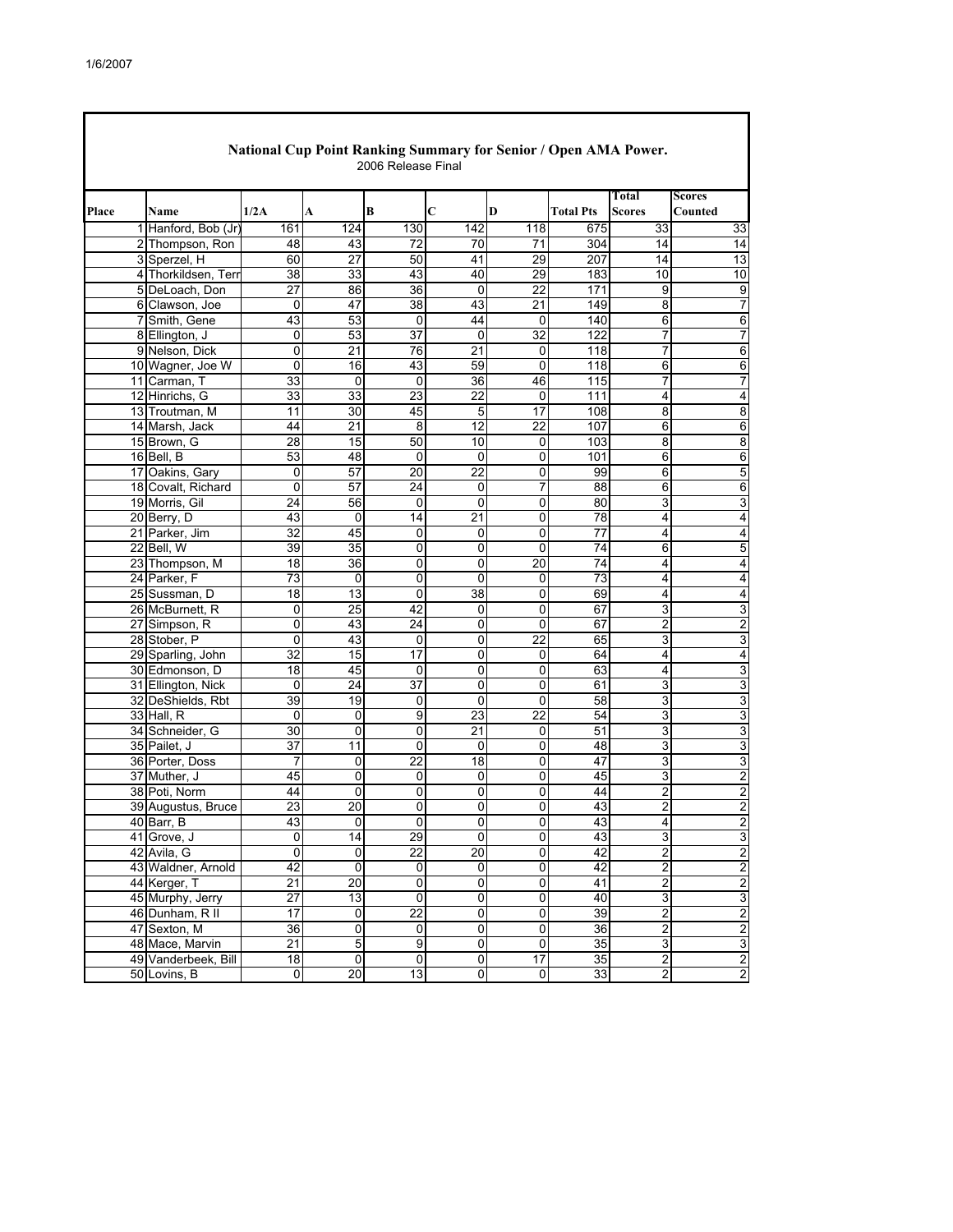| National Cup Point Ranking Summary for Senior / Open Classic Power.<br>2006 Release Final |                    |                 |                 |                 |                  |                         |                         |  |  |  |
|-------------------------------------------------------------------------------------------|--------------------|-----------------|-----------------|-----------------|------------------|-------------------------|-------------------------|--|--|--|
| Place                                                                                     | Name               | 1/2A            | A/B             | C/D             | <b>Total Pts</b> | Total<br>Scores         | Scores<br>Counted       |  |  |  |
|                                                                                           | 1 Hanford, Bob (   | 143             | 144             | 137             | 424              | 20                      | 20                      |  |  |  |
|                                                                                           | 2 Marsh, J         | 117             | 48              | 77              | 242              | 12                      | $\overline{12}$         |  |  |  |
|                                                                                           | 3 Thompson, Ror    | 42              | 74              | $\overline{73}$ | 189              | 8                       | 8                       |  |  |  |
|                                                                                           | 4 Smith, Gene      | 43              | 63              | 81              | 187              | 9                       | $\overline{9}$          |  |  |  |
|                                                                                           | 5 Sperzel, H       | 62              | 51              | 63              | 176              | 11                      | $\overline{8}$          |  |  |  |
|                                                                                           | 6 Pailet, J        | 65              | 55              | 0               | 120              | 6                       | $\overline{6}$          |  |  |  |
|                                                                                           | 7 Berry, D         | 32              | 49              | 35              | 116              | 7                       | $\overline{7}$          |  |  |  |
|                                                                                           | 8 Mattes, R        | 18              | 68              | 22              | 108              | 5                       | 5                       |  |  |  |
|                                                                                           | 9 Harper, C        | 33              | 74              | 0               | 107              | 7                       | $\overline{7}$          |  |  |  |
|                                                                                           | 10 Costanzo, E     | 45              | 42              | 0               | 87               | 6                       | 4                       |  |  |  |
|                                                                                           | 11 Nelson, Dick    | 0               | 61              | 22              | 83               | 6                       | 4                       |  |  |  |
|                                                                                           | 12 Miller, Tom     | 42              | 34              | 0               | 76               | 5                       | 4                       |  |  |  |
|                                                                                           | 13 Bane, B         | 0               | 37              | 34              | 71               | 2                       | $\overline{2}$          |  |  |  |
|                                                                                           | 14 Hidinger, Ted   | 0               | 44              | 24              | 68               | 3                       | $\overline{3}$          |  |  |  |
|                                                                                           | 15 Schneider, G    | 46              | 0               | 19              | 65               | 3                       | 3                       |  |  |  |
|                                                                                           | 16 Covalt, R       | 14              | 19              | 31              | 64               | 4                       | $\overline{\mathbf{4}}$ |  |  |  |
|                                                                                           | 17 Watson, B       | 21              | 0               | 43              | 64               | 4                       | 3                       |  |  |  |
|                                                                                           | 18 Stewart, Roy    | 22              | 38              | 0               | 60               | 4                       | $\overline{\mathbf{4}}$ |  |  |  |
|                                                                                           | 19 DeLoach, Don    | 25              | 32              | 0               | 57               | 2                       | $\overline{c}$          |  |  |  |
|                                                                                           | 20 Belieff, Dan    | 0               | $\overline{35}$ | 21              | 56               | 3                       | 3                       |  |  |  |
|                                                                                           | 21 Mollendorf, J   | 54              | 0               | 0               | 54               | 2                       | $\overline{2}$          |  |  |  |
|                                                                                           | 22 Troutman, M     | 0               | 23              | 31              | 54               | 5                       | $\overline{5}$          |  |  |  |
|                                                                                           | 23 Barr, B         | 52              | 0               | 0               | 52               | 3                       | $\overline{3}$          |  |  |  |
|                                                                                           | 24 Avila, G        | 0               | 19              | 27              | 46               | 3                       | $\overline{3}$          |  |  |  |
|                                                                                           | 25 Lovins, B       | 0               | 44              | 0               | 44               | $\overline{2}$          | $\overline{2}$          |  |  |  |
|                                                                                           | 26 Jordan, Elmer   | 0               | 23              | 17              | 40               | $\overline{2}$          | $\overline{\mathbf{c}}$ |  |  |  |
|                                                                                           | 27 Stalick, B      | 13              | 23              | 0               | 36               | 2                       | $\overline{2}$          |  |  |  |
|                                                                                           | 28 Smith, J        | 0               | 18              | 17              | 35               | $\overline{2}$          | $\overline{c}$          |  |  |  |
|                                                                                           | 29 Jenkins, B      | 17              | 17              | 0               | 34               | 2                       | $\overline{2}$          |  |  |  |
|                                                                                           | 30 Kirsch, T       | 17              | 0               | 17              | 34               | $\overline{2}$          | $\overline{\mathbf{c}}$ |  |  |  |
|                                                                                           | 31 Murphy, Jerry   | 20              | 14              | 0               | 34               | 2                       | $\overline{2}$          |  |  |  |
|                                                                                           | 32 Smith, Dick     | 34              | 0               | 0               | 34               | 2                       | $\overline{2}$          |  |  |  |
|                                                                                           | 33 Wagner, Jerry   | 13              | 21              | 0               | 34               | $\overline{2}$          | $\overline{2}$          |  |  |  |
|                                                                                           | 34 Vanderbeek, B   | 0               | 0               | 32              | 32               | $\overline{2}$          | $\overline{\mathbf{c}}$ |  |  |  |
|                                                                                           | 35 Parsons, D      | 31              | 0               | 0               | 31               | 2                       | $\overline{2}$          |  |  |  |
|                                                                                           | 36 O'Donnell, C.   | 0               | 26              | 0               | 26               | $\overline{2}$          | $\overline{2}$          |  |  |  |
|                                                                                           | 37 Placier, B      | 0               | 25              | 0               | 25               | $\overline{\mathbf{c}}$ | $\overline{2}$          |  |  |  |
|                                                                                           | 38 Mace, M         | 0               | 24              | 0               | 24               | 1                       | $\mathbf{1}$            |  |  |  |
|                                                                                           | 39 Sullivan, Phil  | 24              | 0               | 0               | 24               | 1                       | $\mathbf{1}$            |  |  |  |
|                                                                                           | 40 Hall, R         | 0               | 10              | 13              | 23               | 2                       | $\overline{z}$          |  |  |  |
|                                                                                           | 41 McBurnett, R    | $\overline{22}$ | 0               | 0               | $\overline{22}$  | 1                       | $\overline{1}$          |  |  |  |
|                                                                                           | 42 Cook, Mike      | 21              | 0               | 0               | 21               | 1                       | $\overline{\mathbf{1}}$ |  |  |  |
|                                                                                           | 43 Fulmer, K       | 21              | $\pmb{0}$       | 0               | 21               | 1                       | $\overline{1}$          |  |  |  |
|                                                                                           | 44 Kruse, Larry    | $\overline{21}$ | 0               | 0               | 21               | 1                       | $\overline{1}$          |  |  |  |
|                                                                                           | 45 Brown, G        | 0               | $\overline{19}$ | $\overline{0}$  | 19               | $\overline{1}$          | $\overline{\mathbf{1}}$ |  |  |  |
|                                                                                           | 46 Carman, T       | 19              | 0               | 0               | 19               | 1                       | 1                       |  |  |  |
|                                                                                           | 47 Houtenbrink, G  | 19              | 0               | $\overline{0}$  | 19               | 1                       | $\overline{\mathbf{1}}$ |  |  |  |
|                                                                                           | 48 Irwin. J        | 0               | 0               | 19              | 19               | 1                       | 1                       |  |  |  |
|                                                                                           | 49 Fedor, M        | 0               | 0               | 18              | 18               | 1                       | $\mathbf 1$             |  |  |  |
|                                                                                           | 50 Ferrario, Rocco | 0               | 18              | 0               | 18               | $\mathbf{1}$            | $\mathbf{1}$            |  |  |  |

٦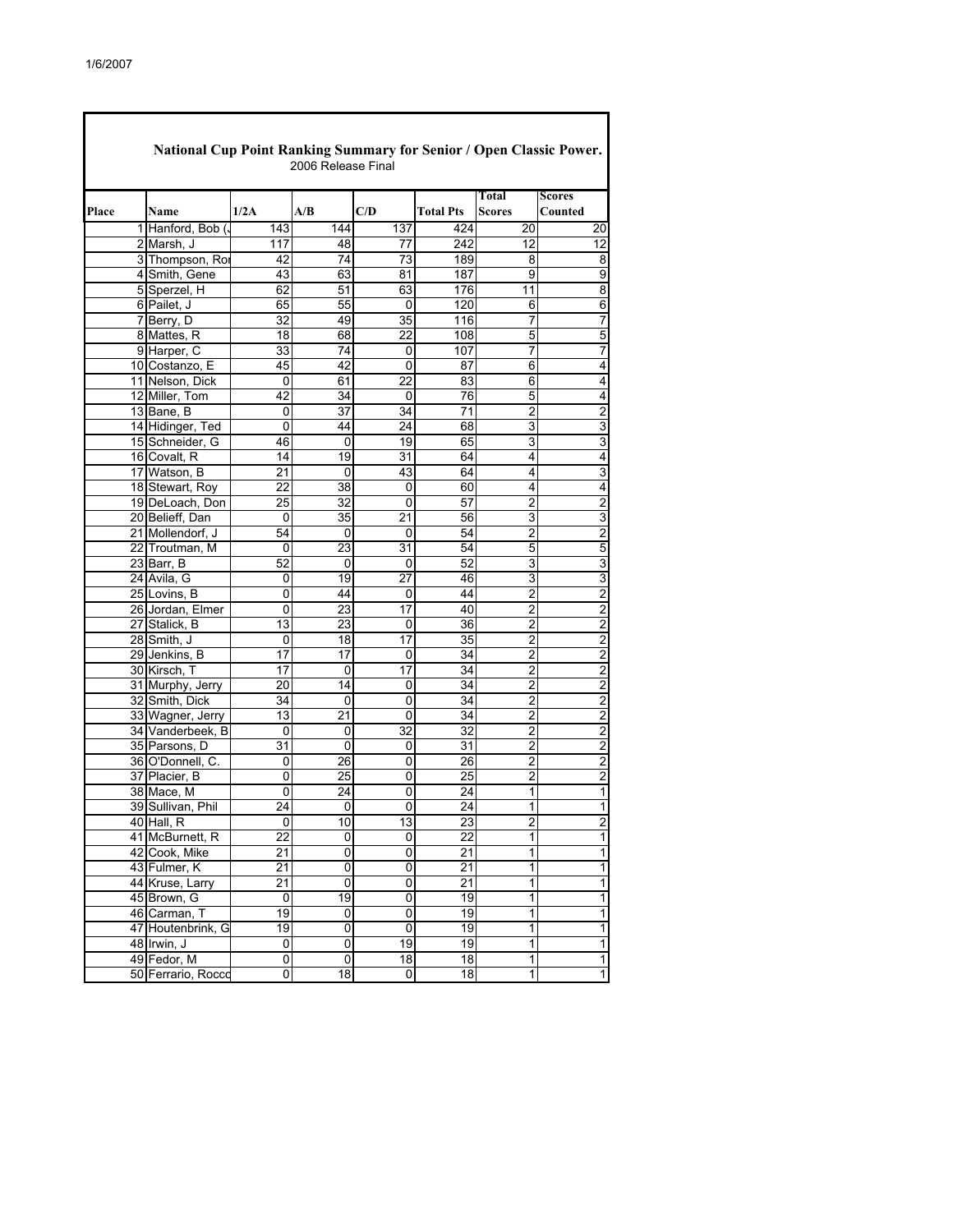$\mathbf I$ 

|       |                    |                 |                 |                |                  | Total                   | Scores                  |
|-------|--------------------|-----------------|-----------------|----------------|------------------|-------------------------|-------------------------|
| Place | Name               | P-30            | Moffett         | Mulvihill      | <b>Total Pts</b> | Scores                  | Counted                 |
|       | 1 DeLoach, D       | 185             | 77              | 145            | 407              | 20                      | 18                      |
|       | 2 Andrade, P.      | 81              | 98              | 126            | 305              | 16                      | 16                      |
|       | 3 Vanlandingham    | 69              | 0               | 140            | 209              | 9                       | 9                       |
|       | 4 Kamla, J         | 121             | 22              | 63             | 206              | 8                       | 8                       |
|       | 5 Konefes, E       | 55              | 49              | 100            | 204              | $\overline{11}$         | 11                      |
|       | 6 Ferwerda, J      | 49              | 47              | 44             | 140              | 6                       | 6                       |
|       | 7 Buddenbohm, S    | 13              | $\overline{75}$ | 23             | 111              | 5                       | 5                       |
|       | 8 Williams, J      | 15              | 56              | 29             | 100              | 6                       | 6                       |
|       | 9 Johnson, Ernst   | 27              | 0               | 65             | 92               | 4                       | 4                       |
|       | 10 Murphy, G (Jerr | 90              | 0               | $\mathbf{0}$   | 90               | 4                       | 4                       |
|       | 11 Edmonson, O. D  | 48              | 0               | 40             | 88               | 8                       | 4                       |
|       | 12 Vernon, Ted     | 61              | 0               | 21             | 82               | 4                       | 4                       |
|       | 13 Seymor, John    | 45              | 0               | 34             | 79               | 4                       | 4                       |
|       | 14 Markos, C       | 0               | 0               | 75             | 75               | 3                       | 3                       |
|       | 15 Hanford, R P (S | 74              | 0               | 0              | 74               | 4                       | 4                       |
|       | 16 Ringlien, Warre | 32              | 0               | 42             | 74               | 5                       | 4                       |
|       | 17 Sexton, Mark    | 47              | 0               | 25             | 72               | 4                       | 3                       |
|       | 18 Bartick, D      | 39              | 0               | 30             | 69               | 4                       | 4                       |
|       | 19 Duke, Bill      | $\overline{25}$ | 44              | 0              | 69               | 3                       | 3                       |
|       | 20 Gerszewski, J   | 40              | 10              | 19             | 69               | 4                       | 4                       |
|       | 21 Crowe, Bernie   | 0               | 48              | 18             | 66               | 3                       | 3                       |
|       | 22 Kruse, L        | 65              | 0               | 0              | 65               | 3                       | 3                       |
|       | 23 Pailleron, A    | 65              | 0               | 0              | 65               | 3                       | 3                       |
|       | 24 Berry, D        | 62              | 0               | 0              | 62               | $\overline{2}$          | 2                       |
|       | 25 Leppard, Bill   | 54              | 0               | 6              | 60               | 5                       | 4                       |
|       | 26 Colson, S       | 58              | 0               | 0              | 58               | 3                       | 3                       |
|       | 27 Johnson, J.     | 44              | 0               | 13             | 57               | 4                       | 3                       |
|       | 28 Keegan, Dan     | 0               | $\overline{19}$ | 33             | 52               | 3                       | 3                       |
|       | 29 Rousseau, Don   | 35              | $\mathbf{0}$    | 17             | 52               | 5                       | 3                       |
|       | 30 Sneed, E        | 0               | 52              | 0              | 52               | $\overline{2}$          | 2                       |
|       | 31 Wiley, Ed       | 41              | 0               | 11             | 52               | 3                       | 3                       |
|       | 32 Ivers, D.       | 49              | $\overline{0}$  | 0              | 49               | 3                       | 2                       |
|       | 33 Dona, Gordon    | 47              | 0               | 0              | 47               | 3                       | $\overline{c}$          |
|       | 34 Shailor, W      | 0               | 47              | $\overline{0}$ | 47               | 1                       | 1                       |
|       | 35 Hummel, Ron     | 46              | 0               | 0              | 46               | $\overline{2}$          | 2                       |
|       | 36 McConachie, Bi  | 25              | 21              | 0              | 46               | $\overline{\mathbf{c}}$ | $\overline{\mathbf{c}}$ |
|       | 37 Hepler, T       | 45              | 0               | $\mathbf 0$    | 45               | $\overline{2}$          | $\overline{2}$          |
|       | 38 Perkins, B      | 0               | 0               | 45             | 45               | 2                       | 2                       |
|       | 39 Borland, C      | 44              | 0               | 0              | 44               | 5                       | $\overline{c}$          |
|       | 40 Davis, Sterling | 44              | 0               | $\overline{0}$ | 44               | $\overline{2}$          | $\overline{c}$          |
|       | 41 Petersen, A     | 19              | $\overline{0}$  | 25             | 44               | 2                       | 2                       |
|       | 42 Tomasch, W      | 0               | $\overline{0}$  | 44             | 44               | 2                       | $\overline{c}$          |
|       | 43 Barron Julie    | 0               | 0               | 43             | 43               | 2                       | $\overline{c}$          |
|       | 44 Fennell, T      | 43              | 0               | 0              | 43               | 2                       | $\overline{\mathbf{c}}$ |
|       | 45 Pelatowski, E   | 43              | $\overline{0}$  | 0              | 43               | $\overline{2}$          | $\overline{2}$          |
|       | 46 Romash, Rob     | 43              | $\overline{0}$  | $\overline{0}$ | 43               | 2                       | 2                       |
|       | 47 Swift, B.       | 0               | $\overline{17}$ | 26             | 43               | 3                       | 3                       |
|       | 48 Koptonak, J     | 23              | 0               | 19             | 42               | $\overline{\mathbf{c}}$ | $\overline{c}$          |
|       | 49 Perkins, Carl   | 21              | 21              | 0              | 42               | $\overline{2}$          | $\overline{c}$          |
|       | 50 Kumferman, B    | $\overline{2}4$ | 17              | 0              | 41               | 3                       | 3                       |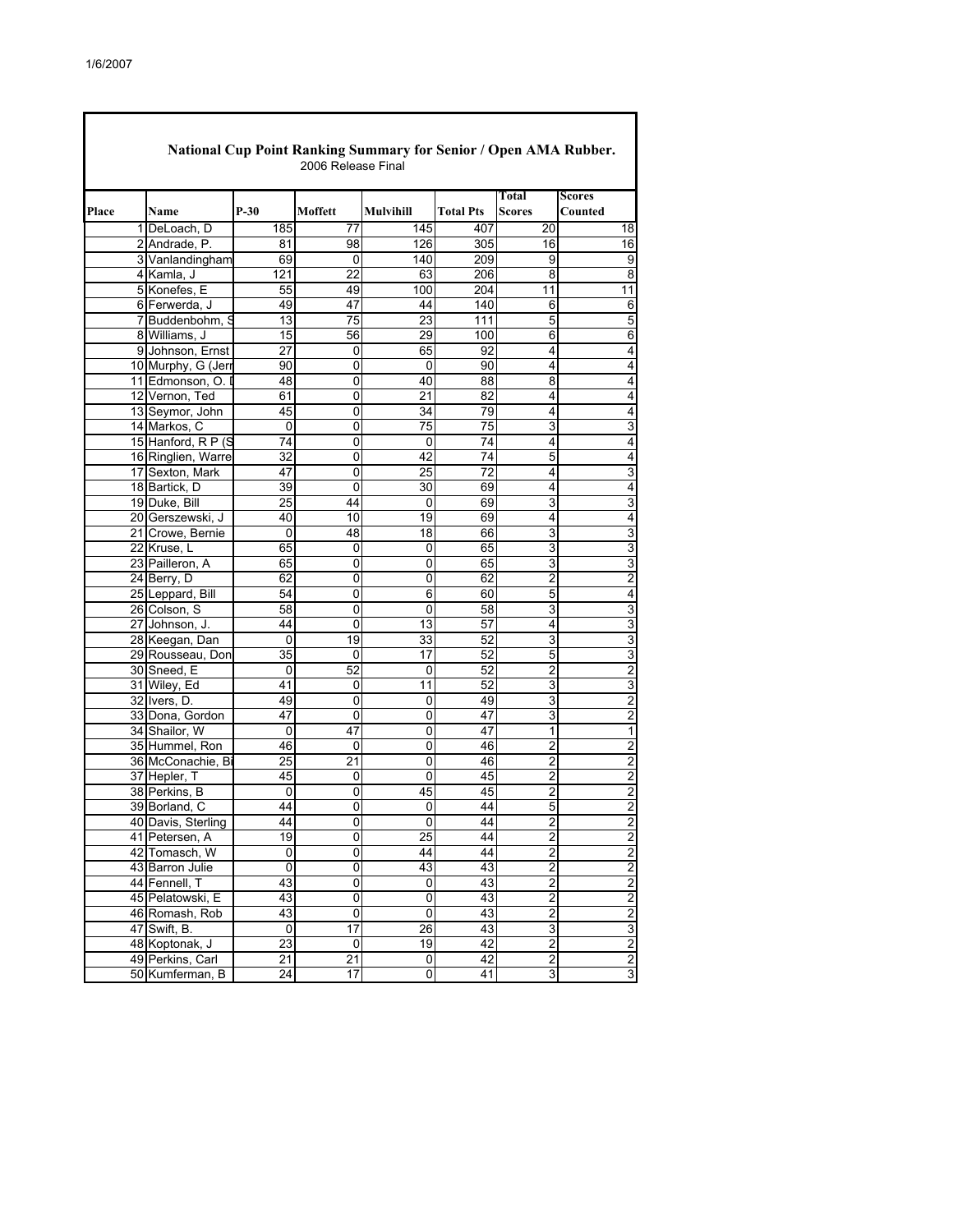| National Cup Point Ranking Summary for Senior / Open Glider.<br>2006 Release Final |                     |                     |                 |         |                  |                 |                          |  |  |  |
|------------------------------------------------------------------------------------|---------------------|---------------------|-----------------|---------|------------------|-----------------|--------------------------|--|--|--|
| Place                                                                              | Name                | HLG                 | CLG             | Towline | <b>Total Pts</b> | Total<br>Scores | <b>Scores</b><br>Counted |  |  |  |
| 11                                                                                 | Batiuk, Tim         | 173                 | 197             | 154     | 524              | 31              | 21                       |  |  |  |
|                                                                                    | 2 Hines, L          | 131                 | 204             | 146     | 481              | 25              | 21                       |  |  |  |
|                                                                                    | 3 Pelatowski, L     | 153                 | 147             | 72      | 372              | 20              | 17                       |  |  |  |
|                                                                                    | 4 Vollmer, A        | 122                 | 142             | 27      | 291              | 20              | 14                       |  |  |  |
|                                                                                    | 5 DeLoach, D        | 84                  | 72              | 37      | 193              | 12              | 10                       |  |  |  |
|                                                                                    | 6 Thoren, Bob       | 63                  | 68              | 56      | 187              | 9               | 9                        |  |  |  |
|                                                                                    | 7 Edmonson, D       | 42                  | 93              | 42      | 177              | 13              | 7                        |  |  |  |
|                                                                                    | 8 Reynolds, Todd    | 56                  | 73              | 41      | 170              | 18              | 9                        |  |  |  |
|                                                                                    | 9 Jenkins, B        | 50                  | 50              | 62      | 162              | 7               | 7                        |  |  |  |
|                                                                                    | 10 Buddenbohm, Sta  | 82                  | 24              | 55      | 161              | 8               | 8                        |  |  |  |
|                                                                                    | 11 Reynolds, Randy  | 64                  | 38              | 59      | 161              | 19              | 8                        |  |  |  |
|                                                                                    | 12 Berry, D         | 42                  | 73              | 43      | 158              | 7               | 7                        |  |  |  |
|                                                                                    | 13 Schlarb, W       | 49                  | 35              | 66      | 150              | $\overline{7}$  | 7                        |  |  |  |
|                                                                                    | 14 Romash, Rob      | 85                  | 60              | 0       | 145              | 10              | 6                        |  |  |  |
|                                                                                    | 15 Nelson, Elmer    | 46                  | 48              | 46      | 140              | 14              | 6                        |  |  |  |
|                                                                                    | 16 Vernon, T        | 75                  | 25              | 35      | 135              | 8               | 8                        |  |  |  |
|                                                                                    | 17 Robinson, Bill   | 66                  | 67              | 0       | 133              | 7               | 6                        |  |  |  |
|                                                                                    | 18 Kimball, B       | 68                  | 63              | 0       | 131              | 4               | 4                        |  |  |  |
|                                                                                    | 19 Covington, Mark  | 73                  | 43              | 0       | 116              | 8               | 5                        |  |  |  |
|                                                                                    | 20 Sullivan, P      | 71                  | 41              | 0       | 112              | 6               | 6                        |  |  |  |
|                                                                                    | 21 Whitney, M.      | 53                  | 55              | 0       | 108              | 6               | 6                        |  |  |  |
|                                                                                    | 22 Brocks, P        | 35                  | 64              | 0       | 99               | 12              | 5                        |  |  |  |
|                                                                                    | 23 Campbell, L      | 39                  | 28              | 32      | 99               | 8               | 6                        |  |  |  |
|                                                                                    | 24 Maglio, A.       | 65                  | 31              | 0       | 96               | 6               | 5                        |  |  |  |
|                                                                                    | 25 Terzian, F       | 42                  | 48              | 0       | 90               | 5               | 4                        |  |  |  |
|                                                                                    | 26 Myers, Neil      | 37                  | 50              | 0       | 87               | 6               | 4                        |  |  |  |
|                                                                                    | 27 Scott, G         | 0                   | 44              | 41      | 85               | 5               | 4                        |  |  |  |
|                                                                                    | 28 Markos, Chuck    | 0                   | 41              | 43      | 84               | 5               | 5                        |  |  |  |
|                                                                                    | 29 Barron, A        | 31                  | 28              | 23      | 82               | 6               | 6                        |  |  |  |
|                                                                                    | 30 Griner, J        | 17                  | 65              | 0       | 82               | $\overline{5}$  | 5                        |  |  |  |
|                                                                                    | 31 Brown, G         | 13                  | 43              | 23      | 79               | $\overline{5}$  | 5                        |  |  |  |
|                                                                                    | 32 Colson, S        | 23                  | 50              | 5       | 78               | 6               | 6                        |  |  |  |
|                                                                                    | 33 Hanford, R.P. Sr | 0                   | 74              | 0       | 74               | 5               | 4                        |  |  |  |
|                                                                                    | 34 Kopriva, T       | $\overline{22}$     | 51              | 0       | $\overline{73}$  | 3               | 3                        |  |  |  |
|                                                                                    | 35 Peck, Pete       | 39                  | 32              | 0       | 71               | 5               | 4                        |  |  |  |
|                                                                                    | 36 Phelan, Dennis   | 32                  | 21              | 18      | 71               | 4               | 4                        |  |  |  |
|                                                                                    | 37 Miller, K        | 42                  | 28              | 0       | 70               | 4               | $\overline{4}$           |  |  |  |
|                                                                                    | 38 Leppard, Bill    | 17                  | 49              | 0       | 66               | 4               | 4                        |  |  |  |
|                                                                                    | 39 Smith, T.        | 14                  | 38              | 14      | 66               | 4               | 4                        |  |  |  |
|                                                                                    | 40 Kruse, L         | $\overline{0}$      | 63              | 0       | 63               | $\overline{3}$  | 3                        |  |  |  |
|                                                                                    | 41 Soloman, Ronald  | 20                  | 41              | 0       | 61               | 5               | 5                        |  |  |  |
|                                                                                    | 42 Avera, Bill      | 17                  | 43              | 0       | 60               | 3               | 3                        |  |  |  |
|                                                                                    | 43 Duke, W          | 20                  | 40              | 0       | 60               | 5               | 4                        |  |  |  |
|                                                                                    | 44 Koptanak, J      | 38                  | 0               | 22      | 60               | 3               | 3                        |  |  |  |
|                                                                                    | 45 Mathis, Dick     | 0                   | 60              | 0       | 60               | $\overline{1}$  | 1                        |  |  |  |
|                                                                                    | 46 Pelatowski, E    | 60                  | 0               | 0       | 60               | 4               | 4                        |  |  |  |
|                                                                                    | 47 Whitney, Bob     | 23                  | $\overline{37}$ | 0       | 60               | 4               | 3                        |  |  |  |
|                                                                                    | 48 Seymour, J       | 11                  | 0               | 48      | 59               | $\overline{3}$  | 3                        |  |  |  |
|                                                                                    | 49 Nelson, P        | 36                  | 22              | 0       | 58               | 4               | 4                        |  |  |  |
|                                                                                    | 50 Nippert, V       | $\mathsf{O}\xspace$ | 57              | 0       | 57               | 4               | 3                        |  |  |  |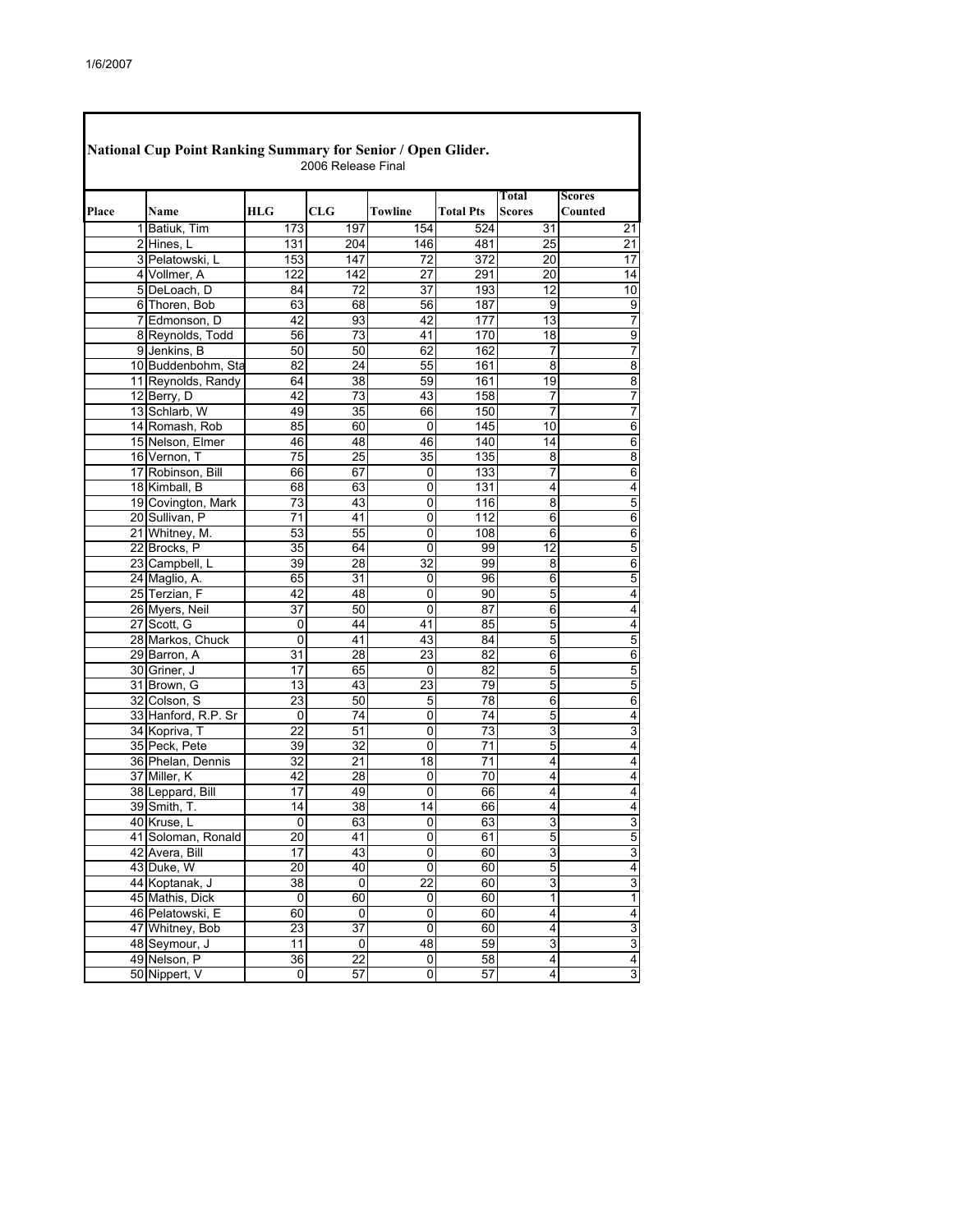| <b>National Cup Point Ranking Summary for Senior / Open NOS Rubber.</b><br>2006 Release Final |                                       |                 |                |                              |                 |                        |                |  |  |
|-----------------------------------------------------------------------------------------------|---------------------------------------|-----------------|----------------|------------------------------|-----------------|------------------------|----------------|--|--|
| Place                                                                                         | Name                                  | <b>Rubber</b>   |                | Wakefield Rub/Wake Total Pts |                 | Total<br><b>Scores</b> | Scores Counted |  |  |
|                                                                                               | 1 Andrews, Jean                       | 120             | 77             | 44                           | 241             | 14                     | 12             |  |  |
|                                                                                               | 2 DeLoach, D                          | 104             | 88             | 39                           | 231             | 11                     | 11             |  |  |
|                                                                                               | 3 Hanford, R P (S                     | 36              | 55             | 43                           | 134             | 7                      | 7              |  |  |
|                                                                                               | 4 Williams, J                         | 23              | 32             | 44                           | 99              | 5                      | 5              |  |  |
|                                                                                               | 5 Konefes, E                          | $\overline{20}$ | 64             | 0                            | 97              | 5                      | 5              |  |  |
|                                                                                               | 6 Romak, B                            | 35              | 52             | 0                            | 87              | 4                      | 4              |  |  |
|                                                                                               | 7 Crowe, Bernie                       | 9               | 39             | 24                           | 72              | 4                      | 4              |  |  |
|                                                                                               | 8 Masterman, Par                      | 49              | 0              | 17                           | 66              | 4                      | 4              |  |  |
|                                                                                               | 9 Lehrman, J                          | 42              | 0              | 0                            | 42              | $\overline{2}$         | $\overline{2}$ |  |  |
|                                                                                               | 10 Kothe, H                           | 0               | 24             | 17                           | 41              | 3                      | 2              |  |  |
|                                                                                               | 11 Jackson, B                         | 0               | 0              | 40                           | 40              | 2                      | $\overline{c}$ |  |  |
|                                                                                               | 12 Johnson, Ernst                     | 26              | 13             | 0                            | 39              | $\overline{2}$         | $\overline{a}$ |  |  |
|                                                                                               | 13 O'Donnell, C                       | 21              | 18             | 0                            | 39              | 2                      | 2              |  |  |
|                                                                                               |                                       |                 | 33             | 0                            |                 | 2                      |                |  |  |
|                                                                                               | 14 Funk, Wes<br>15 Sneed, E           | 0<br>11         | 22             | 0                            | 33<br>33        | 3                      | 2<br>3         |  |  |
|                                                                                               |                                       |                 |                |                              |                 | 1                      |                |  |  |
|                                                                                               | 16 Mulligan, Mike<br>17 Vanderbeek, B | 0               | 32             | 0                            | 32              |                        | 1              |  |  |
|                                                                                               |                                       | 31              | 0              | 0                            | 31              | 1                      | 1              |  |  |
|                                                                                               | 18 Redlin, C                          | 26              | 0              | 0                            | 26              | 1                      | 1              |  |  |
|                                                                                               | 19 Keegan, D                          | 24              | 0              | 0                            | 24              | 2                      | $\overline{a}$ |  |  |
|                                                                                               | 20 Wessel, Peter                      | $\overline{23}$ | 0              | 0                            | 23              | 1                      | 1              |  |  |
|                                                                                               | 21 Jorgensen, J                       | 22              | 0              | 0                            | 22              | 1                      | 1              |  |  |
|                                                                                               | 22 Livotto, Juan                      | 0               | 22             | 0                            | 22              | 1                      | 1              |  |  |
|                                                                                               | 23 Schnobrich, J.                     | 0               | 22             | 0                            | 22              | 1                      | 1              |  |  |
|                                                                                               | 24 Belieff, D                         | 0               | 0              | 21                           | 21              | 1                      | 1              |  |  |
|                                                                                               | 25 Griffith, Earl                     | 21              | 0              | 0                            | 21              | 1                      | 1              |  |  |
|                                                                                               | 26 Kuttmer, H.                        | 21              | 0              | 0                            | 21              | 1                      | 1              |  |  |
|                                                                                               | 27 McConachie, B                      | 0               | 0              | 21                           | 21              | 1                      | 1              |  |  |
|                                                                                               | 28 Watson, R                          | 21              | 0              | 0                            | $\overline{21}$ | 1                      | 1              |  |  |
|                                                                                               | 29 Willis, Roger                      | 21              | 0              | 0                            | 21              | 1                      | 1              |  |  |
|                                                                                               | 30 Cover, Hal                         | 0               | 0              | 19                           | 19              | 1                      | 1              |  |  |
|                                                                                               | 31 Andrade, P                         | 0               | 18             | 0                            | $\overline{18}$ | 1                      | 1              |  |  |
|                                                                                               | 32 Saimo, S                           | 0               | 0              | 18                           | 18              | 1                      | 1              |  |  |
|                                                                                               | 33 Mills, D                           | 0               | 0              | 17                           | 17              | 1                      | 1              |  |  |
|                                                                                               | 34 Gerszewski, J                      | 16              | 0              | 0                            | 16              | 1                      | 1              |  |  |
|                                                                                               | 35 Laird, Tom                         | 0               | 0              | 14                           | 14              | 1                      | 1              |  |  |
|                                                                                               | 36 Lovejoy, R                         | 0               | 0              | 13                           | 13              | 1                      | 1              |  |  |
|                                                                                               | 37 Thoren, B                          | 10              | 0              | 0                            | 10              | 1                      | 1              |  |  |
|                                                                                               | 38 Allnutt, Peter                     | 0               | 0              | 9                            | 9               | 1                      | 1              |  |  |
|                                                                                               | 39 Buchele, E.                        | 6               | 0              | 0                            | 6               | 1                      | 1              |  |  |
|                                                                                               | 40 Zarate, D                          | 6               | 0              | 0                            | 6               | 1                      | 1              |  |  |
|                                                                                               | 41 Stewart, Roy                       | 5               | 0              | 0                            | 5               | 1                      | 1              |  |  |
|                                                                                               | 42 Acton, D.                          | 0               | 0              | 0                            | 0               | 0                      | 0              |  |  |
|                                                                                               | 43 Adams, Dick                        | $\overline{0}$  | $\overline{0}$ | 0                            | $\overline{0}$  | $\overline{0}$         | 0              |  |  |
|                                                                                               | 44 Alvis, M                           | $\overline{0}$  | 0              | 0                            | 0               | $\overline{0}$         | 0              |  |  |
|                                                                                               | 45 Anders, J                          | $\overline{0}$  | 0              | $\overline{0}$               | $\overline{0}$  | $\overline{0}$         | 0              |  |  |
|                                                                                               | 46 Anderson, J                        | 0               | 0              | 0                            | 0               | 0                      | 0              |  |  |
|                                                                                               | 47 Aronstein, D                       | $\overline{0}$  | 0              | 0                            | $\overline{0}$  | $\overline{0}$         | 0              |  |  |
|                                                                                               | 48 Avallone, A                        | 0               | 0              | 0                            | 0               | 0                      | 0              |  |  |
|                                                                                               | 49 Avallone, E                        | 0               | 0              | 0                            | 0               | 0                      | 0              |  |  |
|                                                                                               | 50 Avila, G                           | 0               | 0              | 0                            | 0               | 0                      | $\mathbf 0$    |  |  |
|                                                                                               |                                       |                 |                |                              |                 |                        |                |  |  |